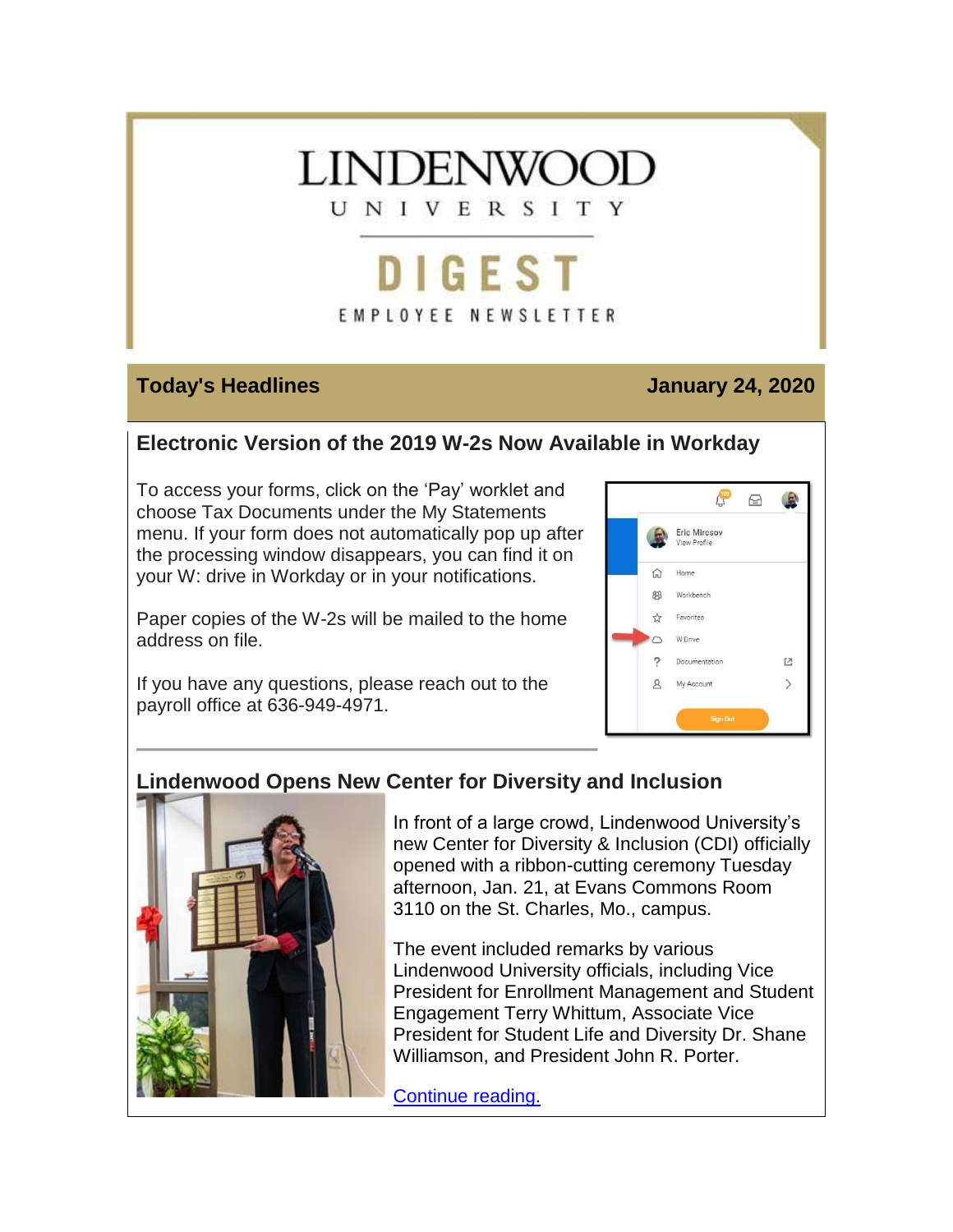## **Faculty Judges Needed for Student Research Conference**

Dear colleagues, it is that time of the year again! The Student Research Conference Committee is seeking volunteer faculty and staff to participate in judging student projects and presentations at this year's Student Research Conference. If you would like to volunteer, please follow this link and complete the brief questionnaire.

The Student Research Conference will be held Tuesday, April 7th, in the Library and Academic Resources Center (LARC).

Please add the Student Research Conference to your to-do list for April! Your help would be greatly appreciated. If you have any questions or concerns related to judging at the SRC, please contact [Tracy Flicek.](mailto:TFlicek@lindenwood.edu)

#### **Bob Chitester from the Free to Choose Network on Campus, Tues., February 18**



[The Hammond Institute for Free Enterprise](https://hes32-ctp.trendmicro.com/wis/clicktime/v1/query?url=https%3a%2f%2fcustapp.marketvolt.com%2flink%2faHF9swfndx%3fCM%3d1453562722%26X%3d70525052&umid=e67b19cb-28d9-4ecb-8f3c-01d7c4429280&auth=bc7ac43e330fa629f0cfb11786c85e83c10d06b8-beab4b677524548166c23dcd615fc61d5c13c803) will host its first [Langenberg Speaker Series](https://hes32-ctp.trendmicro.com/wis/clicktime/v1/query?url=https%3a%2f%2fcustapp.marketvolt.com%2flink%2fi8AiovyVn3%3fCM%3d1453562722%26X%3d70525052&umid=e67b19cb-28d9-4ecb-8f3c-01d7c4429280&auth=bc7ac43e330fa629f0cfb11786c85e83c10d06b8-93a291ae77cca98b365ff1b4f0316276cccd638b) event of the new year on Tues., Feb. 18. This upcoming session will feature renowned economist [Bob Chitester](https://hes32-ctp.trendmicro.com/wis/clicktime/v1/query?url=https%3a%2f%2fcustapp.marketvolt.com%2flink%2fVfXpFp5Md1%3fCM%3d1453562722%26X%3d70525052&umid=e67b19cb-28d9-4ecb-8f3c-01d7c4429280&auth=bc7ac43e330fa629f0cfb11786c85e83c10d06b8-f2f3adbcdeba0c40f40619b0ad837de249762438) of the [Free to](https://hes32-ctp.trendmicro.com/wis/clicktime/v1/query?url=https%3a%2f%2fcustapp.marketvolt.com%2flink%2fgxiEx6oA9Q%3fCM%3d1453562722%26X%3d70525052&umid=e67b19cb-28d9-4ecb-8f3c-01d7c4429280&auth=bc7ac43e330fa629f0cfb11786c85e83c10d06b8-00738e826d07600ad092f0c6eec3a889fe7ceae0)  [Choose Network.](https://hes32-ctp.trendmicro.com/wis/clicktime/v1/query?url=https%3a%2f%2fcustapp.marketvolt.com%2flink%2fgxiEx6oA9Q%3fCM%3d1453562722%26X%3d70525052&umid=e67b19cb-28d9-4ecb-8f3c-01d7c4429280&auth=bc7ac43e330fa629f0cfb11786c85e83c10d06b8-00738e826d07600ad092f0c6eec3a889fe7ceae0)

Chitester will speak on Lindenwood University's campus from 3 to 4 p.m. in Dunseth Auditorium, and at the MAC-West

starting at 6 p.m. His presentation is titled [A More \(or less\) Perfect Union.](https://hes32-ctp.trendmicro.com/wis/clicktime/v1/query?url=https%3a%2f%2fcustapp.marketvolt.com%2flink%2fGrVffMmmWS%3fCM%3d1453562722%26X%3d70525052&umid=e67b19cb-28d9-4ecb-8f3c-01d7c4429280&auth=bc7ac43e330fa629f0cfb11786c85e83c10d06b8-7614894bad8313c59a7c8d583a15bc1149fee365)

Both events are free and open to the general public. Reservations are not required.

For more information, please visit [the Hammond Institute](https://hes32-ctp.trendmicro.com/wis/clicktime/v1/query?url=https%3a%2f%2fcustapp.marketvolt.com%2flink%2faHF9swfndx%3fCM%3d1453562722%26X%3d70525052&umid=e67b19cb-28d9-4ecb-8f3c-01d7c4429280&auth=bc7ac43e330fa629f0cfb11786c85e83c10d06b8-beab4b677524548166c23dcd615fc61d5c13c803) or call 636-627-2915.

### **Teledoc Benefit Reminder!**

Now that it is finally 2020, you have access to Teledoc benefits if you are enrolled in the medical insurance benefits! Letters from Teledoc were mailed out this week as a reminder that this is now available! Here is everything that you need to know:

• Teledoc is a new service that allows you to call in to speak with a doctor when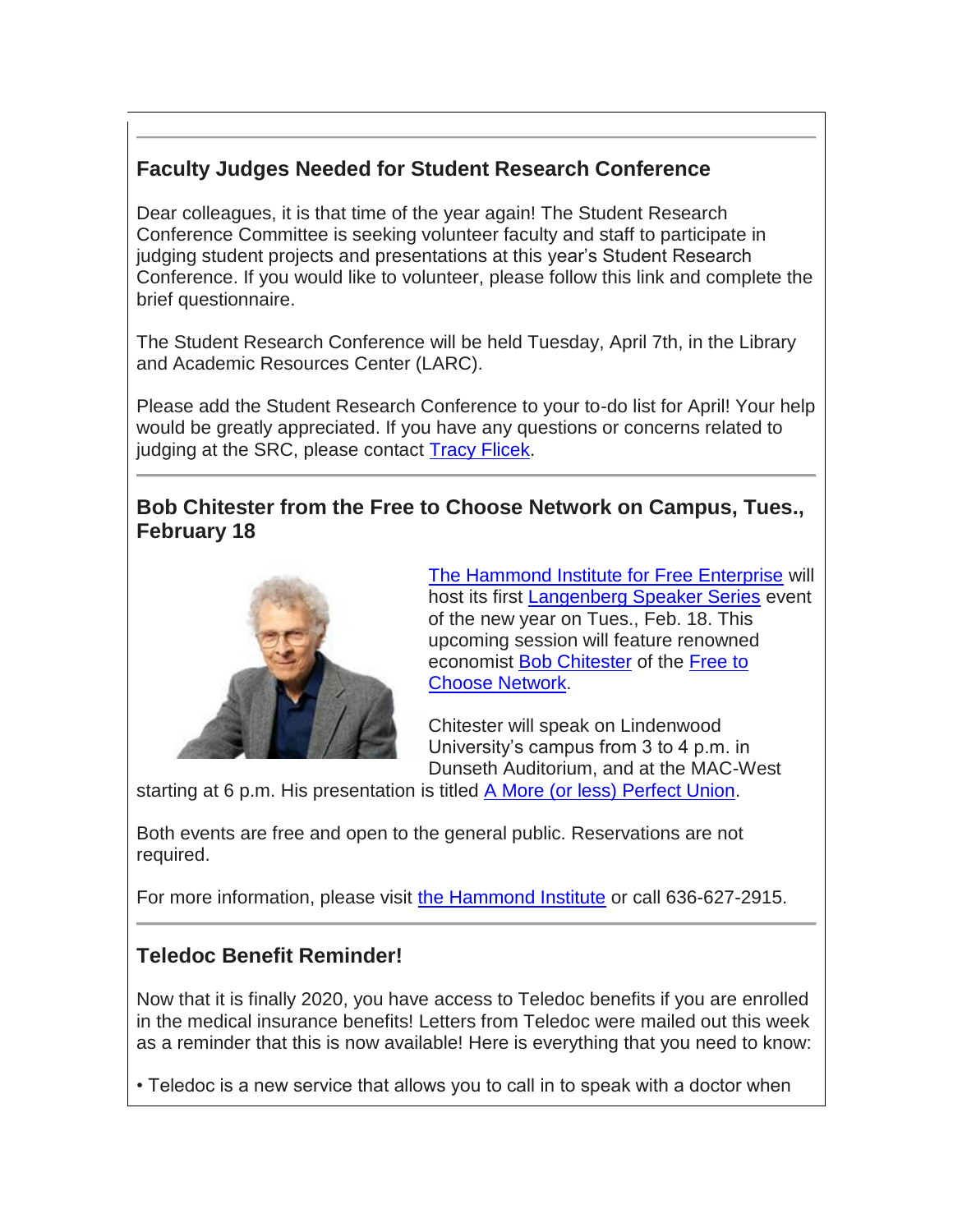you or any dependent(s) enrolled on the plan are suffering from an acute condition (flu, cold, sinus).

• Once you have been "seen" by a physician via Teledoc, the doctor is able to prescribe medication to you OVER THE PHONE!! This means that you do not actually have to go to the doctor!! You are welcome!

• This benefit has a \$0 copay and is available 24/7!!

• It is recommended that you and your dependent(s) [create an account](https://hes32-ctp.trendmicro.com/wis/clicktime/v1/query?url=https%3a%2f%2fcustapp.marketvolt.com%2flink%2fWYswMhmpak%3fCM%3d1453562722%26X%3d70525052&umid=e67b19cb-28d9-4ecb-8f3c-01d7c4429280&auth=bc7ac43e330fa629f0cfb11786c85e83c10d06b8-199e18078f39ed529e9a85442bb59f0a19024544) prior to utilizing these services. Registering involves providing contact information, primary physician information, and pharmacy information. This will allow you to get through the process much more quickly when you actually need to utilize it, as they will already have all of your information.

• There is also an app that can be downloaded for this benefit!

### **Explore graduate opportunities at Mizzou**

The Public Health Student Association is hosting Mizzou Night at Lindenwood. Representatives from the MPH program, medical school, PT/OT, MHA, and MS in health informatics will be on campus to highlight their programs and talk with students individually. Students and faculty are invited to attend. Refreshments provided.

Tuesday, Jan. 28 6-8 p.m. AB Leadership Room

### **Student Research Conference - April 7, 2020**

The Student Research Conference is scheduled for Tuesday, April 7, 2020, and the [submission form](https://hes32-ctp.trendmicro.com/wis/clicktime/v1/query?url=https%3a%2f%2fcustapp.marketvolt.com%2flink%2ffG6liZkReS%3fCM%3d1453562722%26X%3d70525052&umid=e67b19cb-28d9-4ecb-8f3c-01d7c4429280&auth=bc7ac43e330fa629f0cfb11786c85e83c10d06b8-d03c102f9475d541a4eb5f8d9a68c11cf3eb08df) is available for faculty recommendations and student submissions. Students who have completed original research, have a project in the works, or creative projects can submit or be nominated by a faculty member to participate in the conference. Students can present their work in a poster session, presentation, or panel presentation. To present at the conference, students must submit an application. Students involved in a group project will submit one form with all names included.

All students nominated will need to submit an application, which requires a 100- 150 word abstract describing their work. It is important to note that a student nomination does not guarantee their acceptance to the conference. The faculty nomination deadline is Feb. 21, and the deadline for student submissions is March 6. As soon as the conference website is available, a link will be sent out and posted in the LU Digest. Any questions can be sent to [SRC@lindendwood.edu.](mailto:SRC@lindendwood.edu)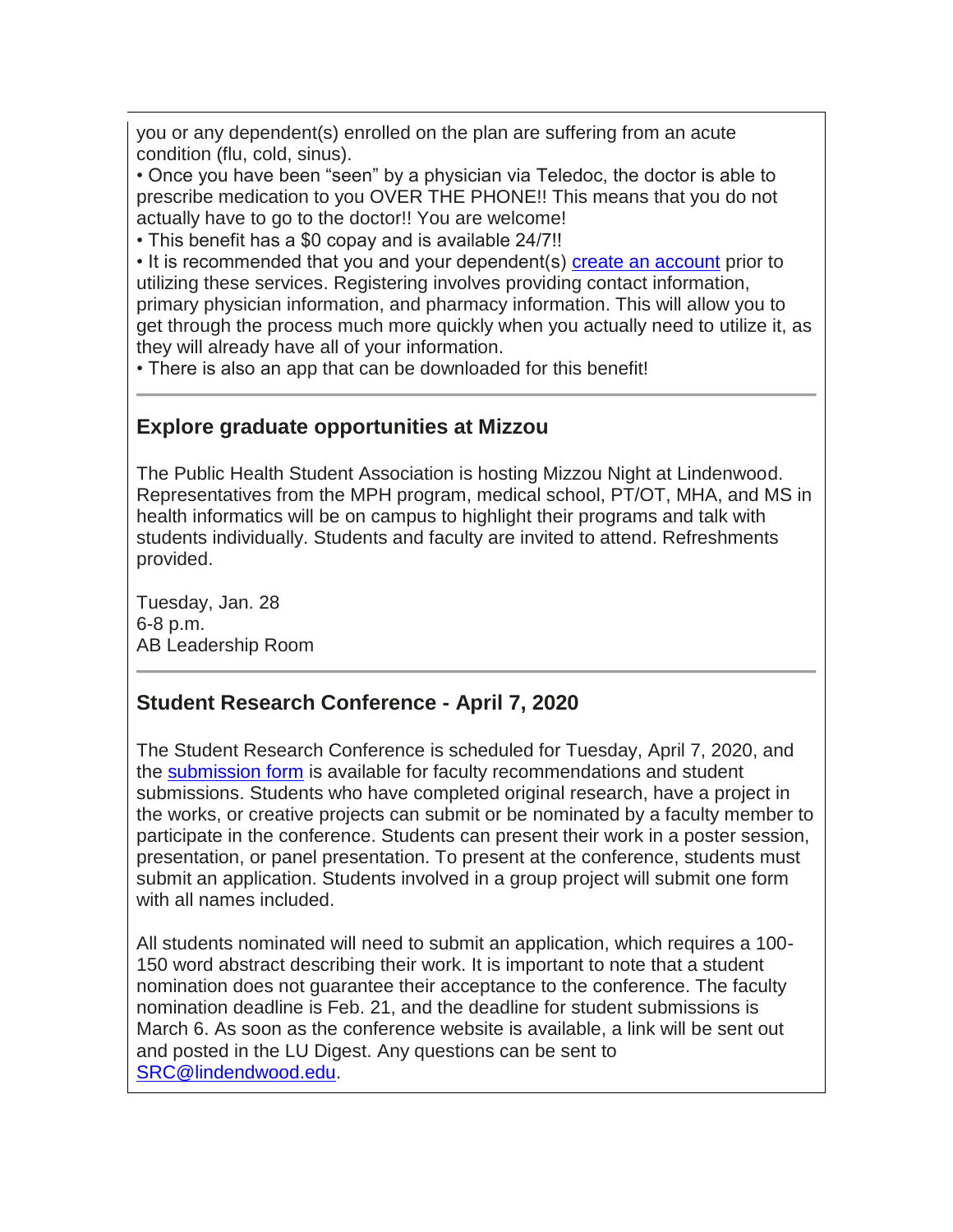## **Accessibility Services**

The Student Support and Accessibility Program has made recent changes to improve communication across campus. All questions related to the accessibility program can be directed to the [Accessibility Services](https://hes32-ctp.trendmicro.com/wis/clicktime/v1/query?url=https%3a%2f%2fcustapp.marketvolt.com%2flink%2f2QK1PWgFaR%3fCM%3d1453562722%26X%3d70525052&umid=e67b19cb-28d9-4ecb-8f3c-01d7c4429280&auth=bc7ac43e330fa629f0cfb11786c85e83c10d06b8-2bd3964a762237c5972a86995eadb55e32b4cfe3) web page. All inquiries can be sent to [accessibility@lindenwood.edu.](mailto:accessibility@lindenwood.edu) Faculty who have questions regarding student accommodations are encouraged to continue communication with Jeremy Keye at [JKeye@lindenwood.edu](mailto:JKeye@lindenwood.edu) or 636-949-4510.

## **New Lindenwood Brand Essence Video Available**

The marketing team recently finished production of a new video intended to visually represent the essence of the university. The video will be used by the Admissions team and for upcoming events. The video is currently running as preroll advertising on YouTube as well. In addition, several 30-second commercials will be produced with the same style to be used for other advertising tactics.

#### [View the video!](https://hes32-ctp.trendmicro.com/wis/clicktime/v1/query?url=https%3a%2f%2fcustapp.marketvolt.com%2flink%2f357GF9Kd51%3fCM%3d1453562722%26X%3d70525052&umid=e67b19cb-28d9-4ecb-8f3c-01d7c4429280&auth=bc7ac43e330fa629f0cfb11786c85e83c10d06b8-5b10a269e953cf84f361deb646a8b9b4ba2df97d)

#### **President's Address Scheduled for Jan. 27**

President John Porter and the Cabinet invite you to attend the Spring 2020 President's Address at 9 a.m. Monday, Jan. 27, 2020, or at 3 p.m. Tuesday, Jan. 28, 2020, at the J. Scheidegger Center's Lindenwood Theater.

The President's Address will provide an overview of several initiatives/areas of the university as outlined below. President Porter, as well as vice presidents Frank Sanfilippo, Marilyn Abbott, and Terry Whittum, will present.



#### · STEM

- · University Strategy
- · Net Tuition Revenue
- · Professional Development
- · University Financials
- · Online Education

President Porter and the Cabinet look forward to seeing everyone there!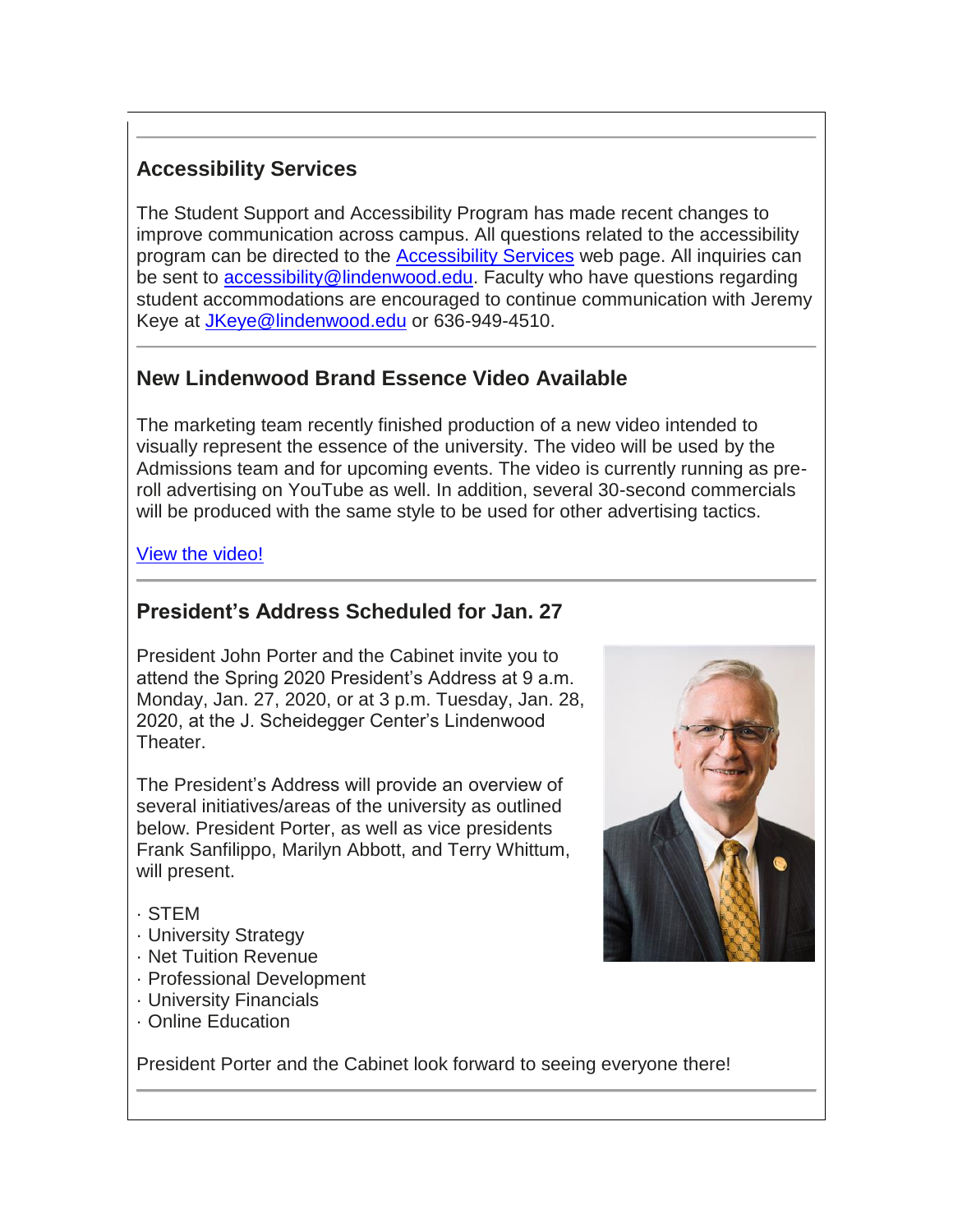## **35 Days Left to Nominate an Outstanding Staff Member!**

The Lindenwood community (staff, faculty, adjuncts, students, and administrators) is invited to nominate an outstanding staff member for one of five staff recognition awards. If you know an outstanding staff member, please submit a nomination at the link below. There's also an opportunity to get fabulous prizes for being a nominator, so don't delay. Award winners will be announced at the spring all-staff meeting on Wednesday, April 29, from 2 to 4 p.m.



#### [Make a Nomination Today!](https://hes32-ctp.trendmicro.com/wis/clicktime/v1/query?url=https%3a%2f%2fcustapp.marketvolt.com%2flink%2fZABmFCW9I2%3fCM%3d1453562722%26X%3d70525052&umid=e67b19cb-28d9-4ecb-8f3c-01d7c4429280&auth=bc7ac43e330fa629f0cfb11786c85e83c10d06b8-c637867d9e934bded5cf2d1d50b27d378063c47b)

The deadline is Friday, Feb. 28.

#### **Multi-Factor Authentication is Here!**

In response to growing security threats and information security audit recommendations, Lindenwood University is adopting Multi-Factor Authentication (MFA) for all faculty and staff accounts in January 2020. Information sessions are being scheduled for December and January to provide additional details on the implementation. To learn more, please click this [Multi-Factor Authentication video](https://hes32-ctp.trendmicro.com/wis/clicktime/v1/query?url=https%3a%2f%2fcustapp.marketvolt.com%2flink%2fhatI5en6kY%3fCM%3d1453562722%26X%3d70525052&umid=e67b19cb-28d9-4ecb-8f3c-01d7c4429280&auth=bc7ac43e330fa629f0cfb11786c85e83c10d06b8-0c600ca7943d125c4235563c0b7c6a463491bc17)  [link.](https://hes32-ctp.trendmicro.com/wis/clicktime/v1/query?url=https%3a%2f%2fcustapp.marketvolt.com%2flink%2fhatI5en6kY%3fCM%3d1453562722%26X%3d70525052&umid=e67b19cb-28d9-4ecb-8f3c-01d7c4429280&auth=bc7ac43e330fa629f0cfb11786c85e83c10d06b8-0c600ca7943d125c4235563c0b7c6a463491bc17)

Depending on your last name, [Multi-Factor Authentication](https://hes32-ctp.trendmicro.com/wis/clicktime/v1/query?url=https%3a%2f%2fcustapp.marketvolt.com%2flink%2fndV5IGgu83%3fCM%3d1453562722%26X%3d70525052&umid=e67b19cb-28d9-4ecb-8f3c-01d7c4429280&auth=bc7ac43e330fa629f0cfb11786c85e83c10d06b8-3c40c510cb5454db19abae1589a6bdb6ff3348bc) will be enabled on all faculty and staff accounts beginning Jan. 22, 2020. Multi-Factor Authentication will be enabled each day at 7 a.m. according to the following schedule.

January 24 -- K-O January 27 -- P-T January 28 -- U-Z

#### **Upcoming Events and Deadlines**

Jan 25 - FAFSA Frenzy, 10 a.m. - 1 p.m.,Spellmann Center computer lab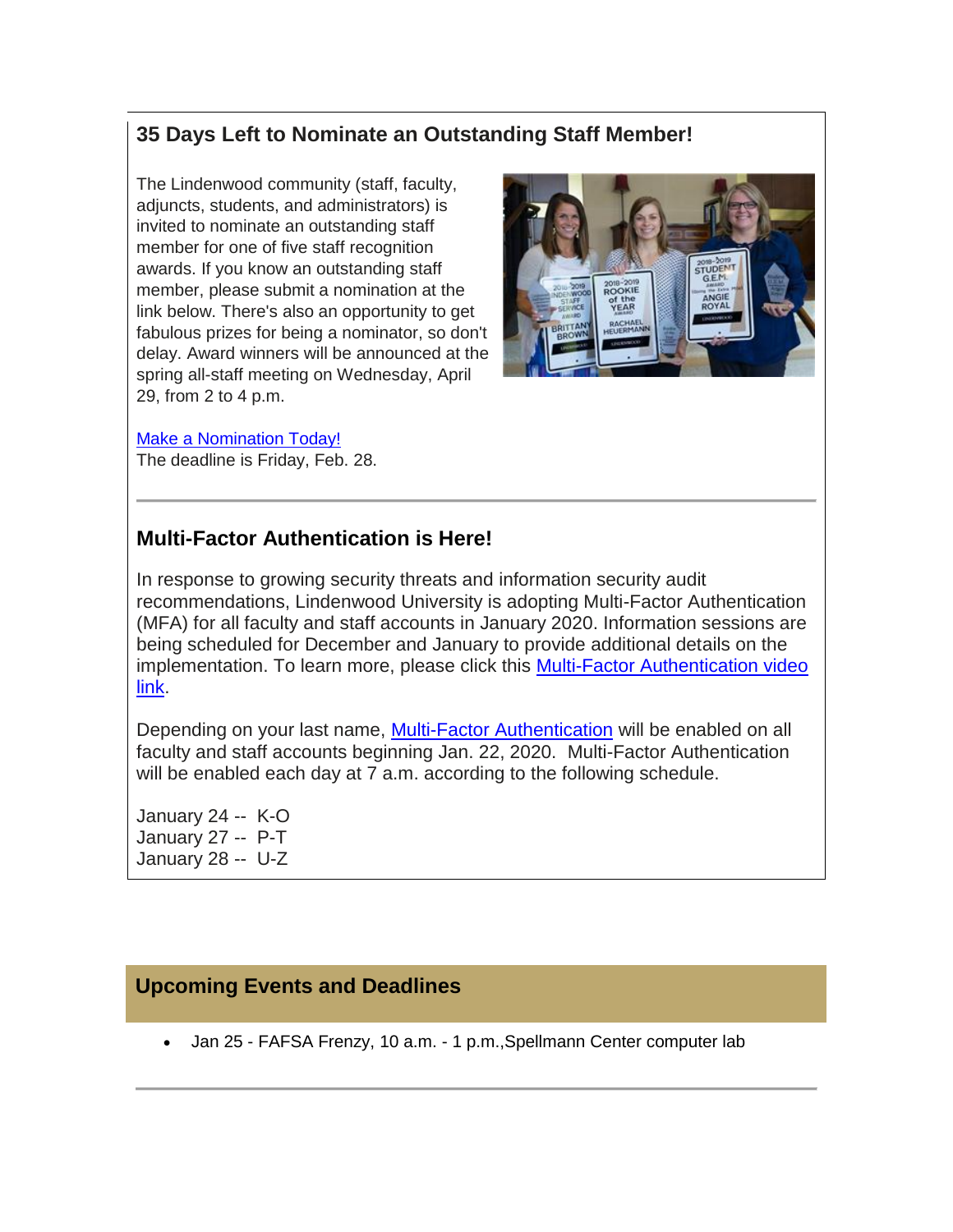- Jan 25 Finding Neverland 2 p.m. and 8 p.m., The Lindenwood Theater
- Jan. 30 Diversity Dialogue Gender Equity in Athletics, 4-5:30 p.m., LARC **Theatre**
- Jan 30 March 16 Heartland Art Club Members Exhibition, Boyle Family Gallery
- Feb. 6 Heartland Art Club Members Exhibition opening reception, 6-8 p.m., Boyle Family Gallery
- Feb 10-11 American Red Cross Blood Drive, Evans Commons Multipurpose Court, [RSVP: Feb 10,](https://hes32-ctp.trendmicro.com/wis/clicktime/v1/query?url=https%3a%2f%2fcustapp.marketvolt.com%2flink%2fIyffcMEDoM%3fCM%3d1453562722%26X%3d70525052&umid=e67b19cb-28d9-4ecb-8f3c-01d7c4429280&auth=bc7ac43e330fa629f0cfb11786c85e83c10d06b8-895c149f4817813a57f69fbcd6d65b920a0446a6) [RSVP: Feb 11](https://hes32-ctp.trendmicro.com/wis/clicktime/v1/query?url=https%3a%2f%2fcustapp.marketvolt.com%2flink%2fqM2gmLCsRx%3fCM%3d1453562722%26X%3d70525052&umid=e67b19cb-28d9-4ecb-8f3c-01d7c4429280&auth=bc7ac43e330fa629f0cfb11786c85e83c10d06b8-d8b7fdf3845d13dd6ad0382e477e98d3b4a32019)
- Feb. 15 [The Isley Brothers,](https://hes32-ctp.trendmicro.com/wis/clicktime/v1/query?url=https%3a%2f%2fcustapp.marketvolt.com%2flink%2fAhRK9Fiw4i%3fCM%3d1453562722%26X%3d70525052&umid=e67b19cb-28d9-4ecb-8f3c-01d7c4429280&auth=bc7ac43e330fa629f0cfb11786c85e83c10d06b8-737982e1e76de95ce3b72f37a265ac89fca8fcfa) 8 p.m., The Lindenwood Theater
- Feb. 20 Spring Career Fair, 2-5 p.m., Evans Courts
- Feb 22, March 7 & 28 FAFSA Frenzy, 10 a.m. 1 p.m.,Spellmann Center computer lab

[See the full list of upcoming events](https://hes32-ctp.trendmicro.com/wis/clicktime/v1/query?url=https%3a%2f%2fcustapp.marketvolt.com%2flink%2fuMVh9zc7eQ%3fCM%3d1453562722%26X%3d70525052&umid=e67b19cb-28d9-4ecb-8f3c-01d7c4429280&auth=bc7ac43e330fa629f0cfb11786c85e83c10d06b8-4c2e1ad1aa92275608a27203c86517191a71e489)

#### **Submit Information to the Digest**

To have your listing appear in the Digest, please fill out the [Project Request Form](https://hes32-ctp.trendmicro.com/wis/clicktime/v1/query?url=https%3a%2f%2fcustapp.marketvolt.com%2flink%2f9QMlVyD6GM%3fCM%3d1453562722%26X%3d70525052&umid=e67b19cb-28d9-4ecb-8f3c-01d7c4429280&auth=bc7ac43e330fa629f0cfb11786c85e83c10d06b8-95e67c6a0f346a3962747162e207c2ca4e892aef) (be sure to choose "Communications and Public Relations" for type of request) by noon on